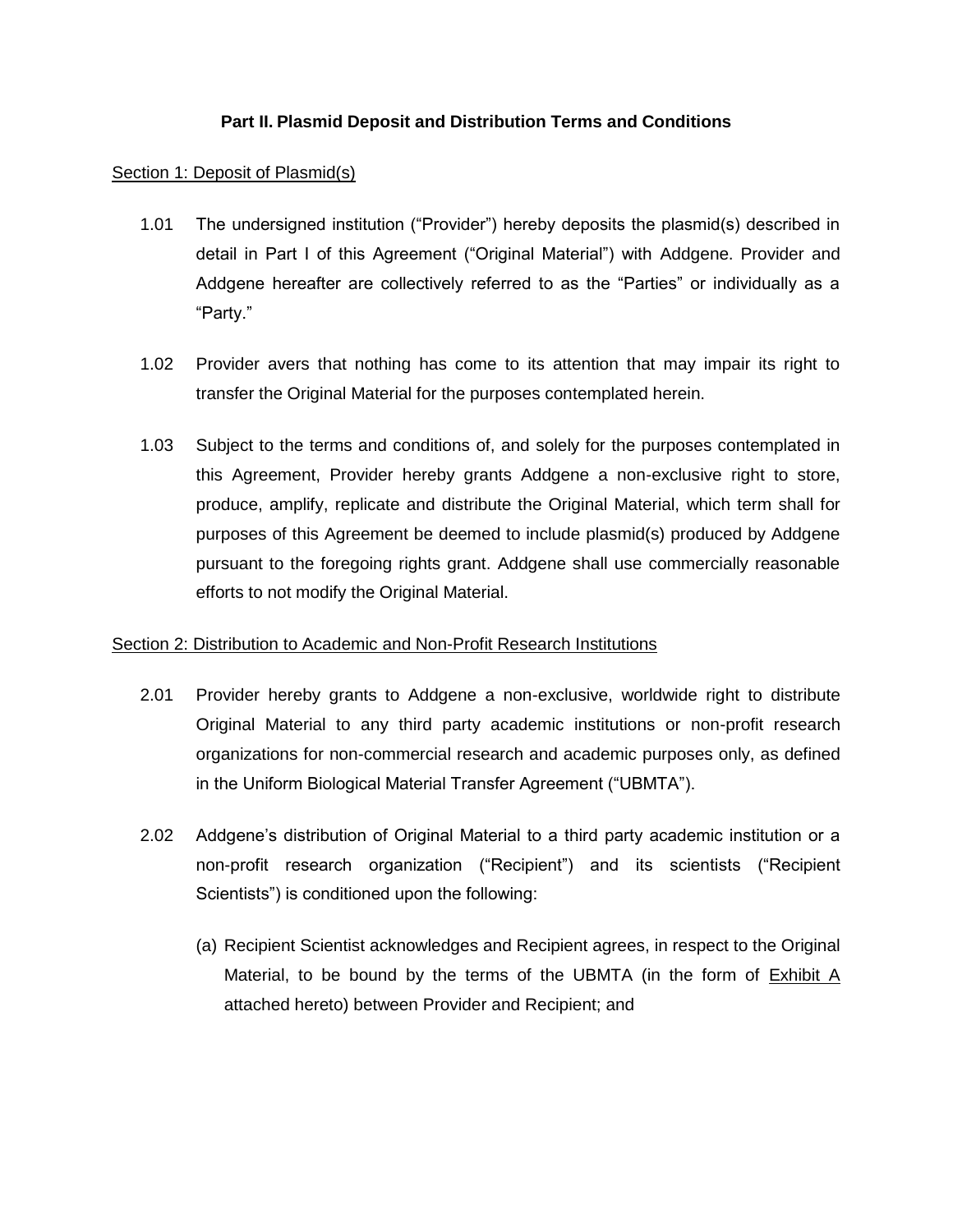- (b) Recipient Scientist and Recipient acknowledge to Addgene that the Original Material will be used solely for non-commercial research or academic purposes, as defined by the UBMTA.
- 2.03 For each distribution, Provider and Addgene agree that the UBMTA constitutes a contract between Provider and Recipient.
- 2.04 For each distribution, Provider hereby agrees to be bound by the terms of the UBMTA.
- 2.05 Addgene reserves the right, in its sole discretion, to withhold distribution of Original Material to Recipient(s) for any reason.

## Section 3: Acknowledgements and Warranties

- 3.01 Provider acknowledges that Recipient may be assessed a distribution fee in connection with the Original Material's storage, replication and other distribution costs of providing such Original Material and that Addgene shall not charge an additional fee for the Original Material itself.
- 3.02 Provider acknowledges that Addgene operates as a nonprofit entity and for the convenience of Provider.
- 3.03 Provider and Addgene agree that any Original Material deposited and/or distributed pursuant to this Agreement is/are understood to be experimental in nature and may have hazardous properties. Provider agrees that it shall not deposit any Original Material with Addgene requiring BL3 or BL4 safety regulations, and acknowledges that Addgene is relying on Provider's representation to this effect.
- 3.04 Provider represents and warrants that the Original Material is not subject to any rights that would affect Addgene's performance under this Agreement.
- 3.05 EXCEPT AS EXPRESSLY PROVIDED IN THIS AGREEMENT, NEITHER PARTY MAKES ANY REPRESENTATIONS NOR EXTENDS ANY WARRANTY OF ANY KIND, WHETHER EXPRESS OR IMPLIED, INCLUDING, WITHOUT LIMITATION, ANY REPRESENTATIONS OR WARRANTIES OF MERCHANTABILITY, FITNESS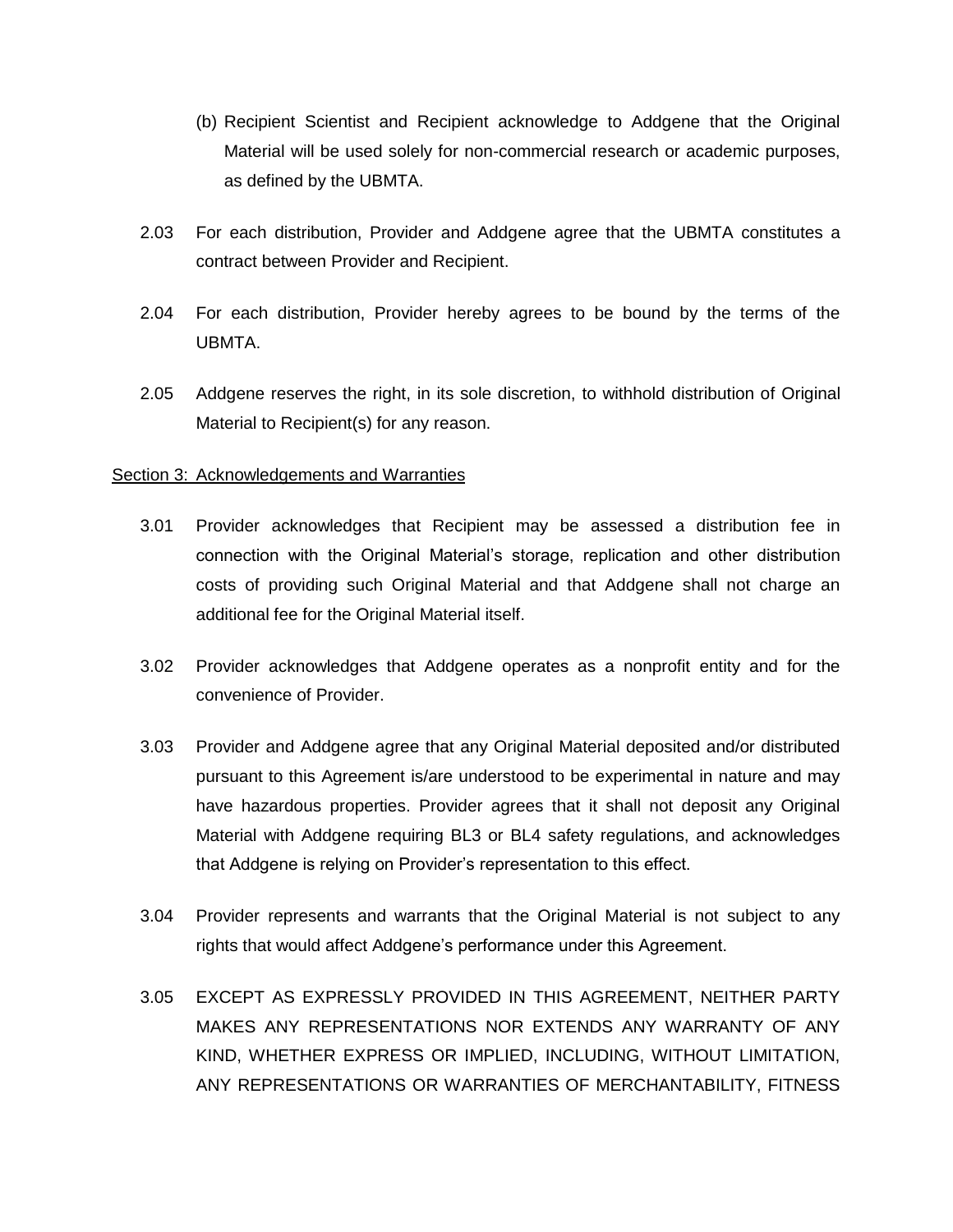FOR A PARTICULAR PURPOSE, VALIDITY, AND THE ABSENCE OF LATENT OR OTHER DEFECTS, WHETHER OR NOT DISCOVERABLE.

IN NO EVENT SHALL ADDGENE, ITS AGENTS, AND ITS SUCCESSORS, AND THEIR RESPECTIVE DIRECTORS, OFFICERS, MEMBERS, EMPLOYEES, AND AGENTS BE LIABLE FOR ANY INDIRECT, SPECIAL, PUNITIVE OR CONSEQUENTIAL DAMAGES OF ANY KIND, INCLUDING ECONOMIC DAMAGES OR LOST PROFITS, REGARDLESS OF WHETHER THE PARTY WAS ADVISED, HAD REASON TO KNOW OR IN FACT KNEW OF THE POSSIBILITY OF THE FOREGOING.

## Section 4: Liability

- 4.01 To the extent permitted by law, Addgene shall not be liable (as between Provider and Addgene only) for any loss, damage, alteration, cost or expense arising under or relating to Addgene's receipt, storage, replication or distribution of the Original Material, unless caused by Addgene's willful misconduct or gross negligence. Addgene shall not be liable for any third party claim of damage, injury, death or consequence related to the Original Material, unless a court of competent jurisdiction has determined that such claim, damage, injury, death or consequence is a result of Addgene's willful misconduct or gross negligence.
- 4.02 To the extent permitted by law, and except when caused by the willful misconduct or gross negligence of Addgene, Provider agrees to be solely and exclusively responsible (as between Addgene and Provider only) for (a) any loss, damage, cost or expense arising under or relating to Provider's storage, creation, replication, use or distribution of the Original Material; (b) any third party claim of damage, injury, death or consequence related to the Original Material as a result of the Provider's willful misconduct or gross negligence as determined by a court of competent jurisdiction; and (c) any third party claim that the Original Material or use of the Original Material infringes on such third party's intellectual property rights.

#### Section 5: Termination

5.01 This Agreement shall remain in effect unless terminated by either Party upon ninety (90) days prior written notice to the other Party. In the event that Addgene is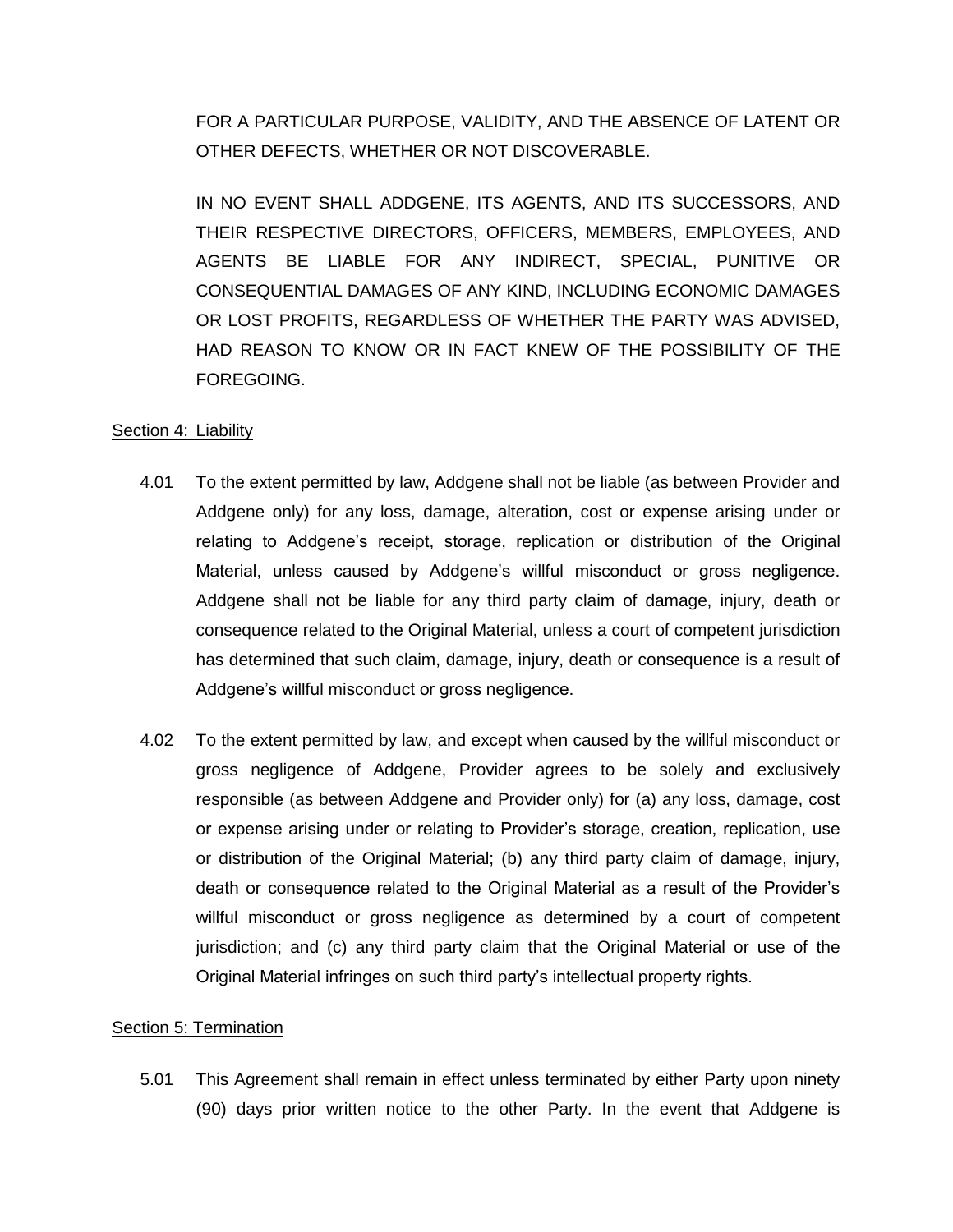threatened with or becomes subject to any claim, demand, or lawsuit with respect to the Original Material, Addgene shall have the right to terminate this Agreement immediately.

- 5.02 At the time of termination, Addgene shall (a) return all Original Material to Provider or certify as to its proper disposal and (b) provide any outstanding reports, in electronic form, of the Original Material transferred under this Agreement.
- 5.03 The following sections shall survive termination: 3.05, 4.01, 4.02, 5.02, 5.03, 5.04, 6.02, 6.03, 6.04, 6.05, 6.06, 6.08, and 6.09.
- 5.04 Notwithstanding the above, Provider's obligations to Recipient shall survive termination as provided for in the UBMTA; and Recipient's obligations to Provider shall survive termination as provided for in the UBMTA.

#### Section 6: Miscellaneous

- 6.01 Addgene shall provide Provider with reports, no less frequently than quarterly, identifying the Recipient to which Original Material has been distributed. If there are no distributions of the Original Material during a quarter, no report will be provided.
- 6.02 Neither Party shall use the name of the other Party or of any staff member, officer, employee or student of the other party or any adaptation thereof in any advertising, promotional or sales literature, publicity or in any document employed to obtain funds or financing without the prior written consent of the Party or individual whose name is to be used. Notwithstanding the above, both Addgene and Provider shall have the right to make factual statements identifying the Provider Scientist and Provider as the depositors of the Original Material in Addgene's catalogs, website and other materials that list or identify materials available from Addgene.
- 6.03 This Agreement constitutes the final agreement between the Parties. It is the complete and exclusive expression of the Parties' agreement on the matters contained herein. All prior and contemporaneous negotiations and agreements between the Parties are expressly merged into and superseded by this Agreement. In entering into this Agreement, neither Party has relied upon any statement, representation, warranty, or agreement of the other Party except for those expressly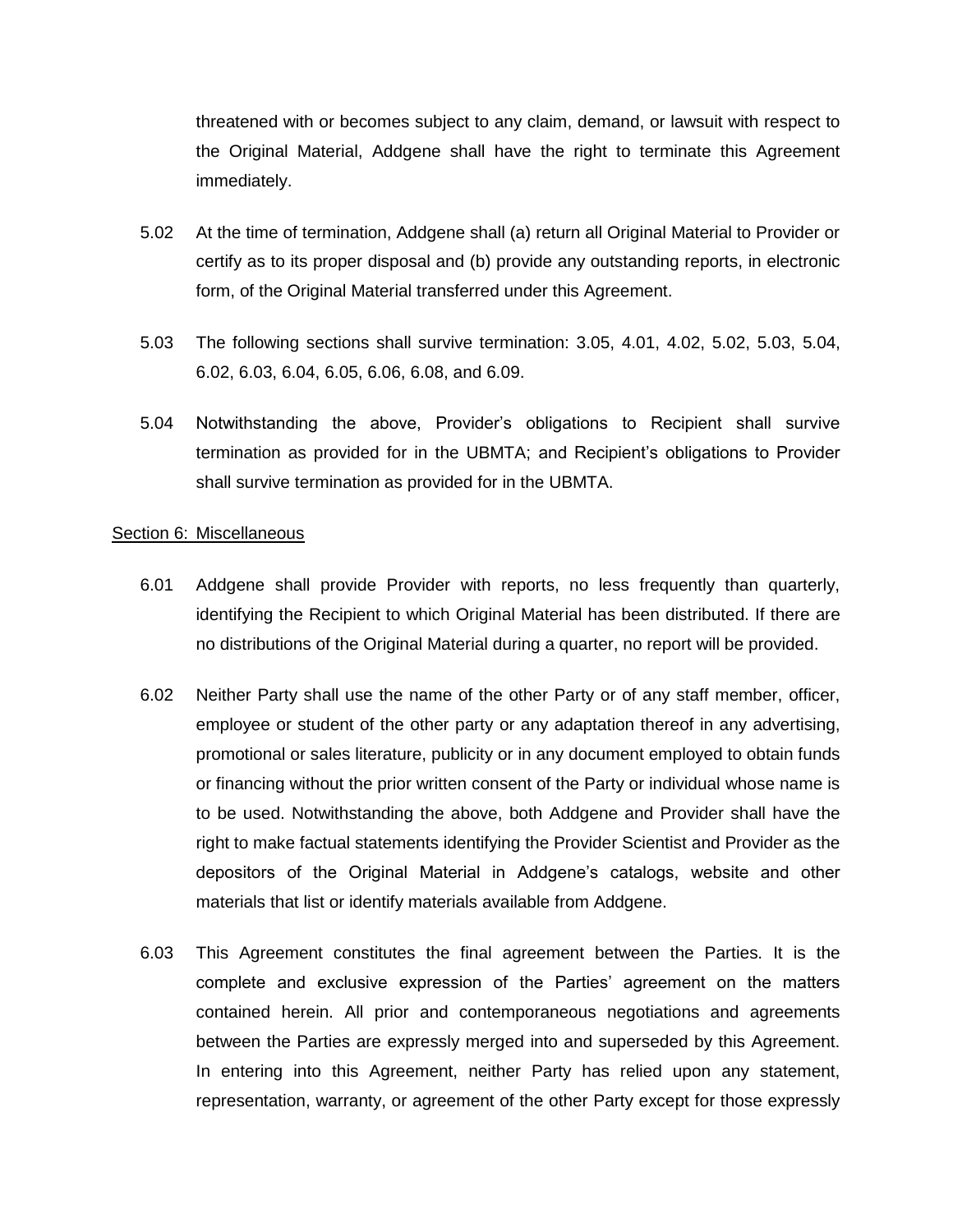contained in this Agreement. There are no conditions precedent to the effectiveness of this Agreement other than those expressly stated herein.

- 6.04 If any provision of this Agreement or its application to any Party or circumstance is held invalid, illegal or unenforceable to any extent, the remainder of this Agreement and the application of that provision to the other Party or to other circumstances is not affected and is to be enforced to the fullest extent permitted by applicable law.
- 6.05 This Agreement shall be binding upon, and inure to the benefit of, the respective successors and assigns of the Parties hereto.
- 6.06 Any notices given hereunder shall be in writing and shall be deemed effective upon the earlier of personal delivery, receipt of electronic mail, receipt from an internationally recognized overnight courier, with all fees prepaid, or the third day after mailing by certified or registered mail, postage prepaid, to the addresses set forth below or to such other address as a Party may have furnished in writing to the other Party in the manner provided above.
- 6.07 The Parties may execute this Agreement in multiple counterparts, each of which constitutes an original, and all of which, collectively, constitute only one agreement. The signatures of the Parties need not appear on the same counterpart, and delivery of an executed counterpart signature page by a method described above is as effective as executing and delivering this Agreement in the presence of the other Party to this Agreement. In proving this Agreement, a Party must produce or account only for the executed counterpart of the Party to be charged.
- 6.08 The Parties may not amend, modify or waive this Agreement or any of its provisions except pursuant to a written instrument executed by both Parties. Failure to exercise, or any delay in exercising, any right or remedy provided under this Agreement or by law shall not constitute a waiver of that or any other right or remedy, nor shall it preclude or restrict any further exercise of that or any other right or remedy.
- 6.09 No Party may assign any of its rights under this Agreement, voluntarily or involuntarily, whether by merger, consolidation, dissolution, operation of law, or any other manner. Any purported assignment of rights is void.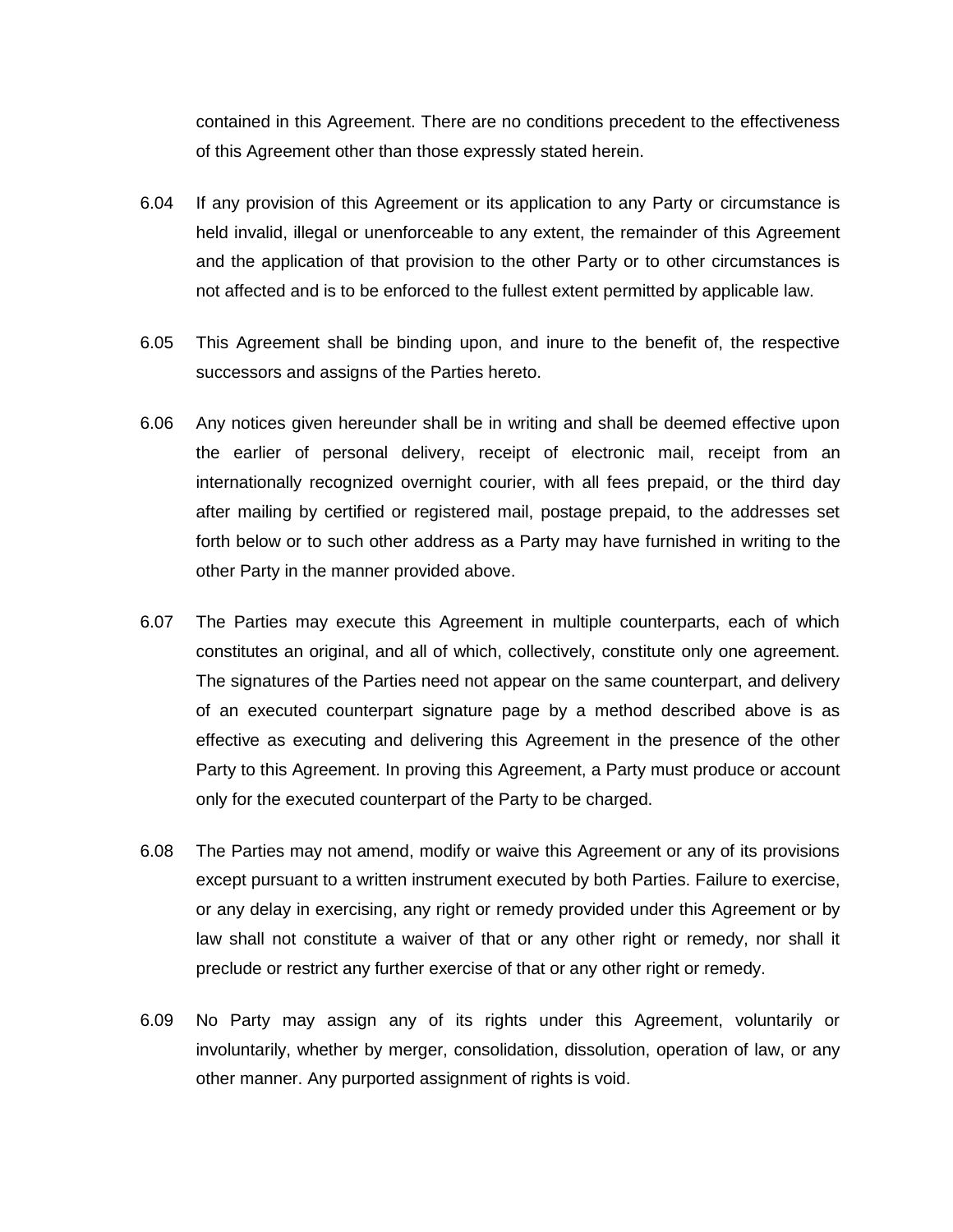This Plasmid Deposit Agreement is between **Addgene, Inc.,** a Massachusetts non-profit corporation, and **[PROVIDER]** and is effective as of the last date of execution hereof. This Agreement sets forth the terms and conditions under which Provider agrees to deposit the Original Material with Addgene. Provider and Addgene, intending to be legally bound, have caused this Agreement to be executed by their respective duly authorized representatives.

# **AGREED TO:**

| <b>PROVIDER:</b> | <b>ADDGENE, INC.:</b>            |
|------------------|----------------------------------|
|                  |                                  |
|                  | Name: Joanne Kamens, Ph. D.      |
|                  | <b>Title: Executive Director</b> |
|                  |                                  |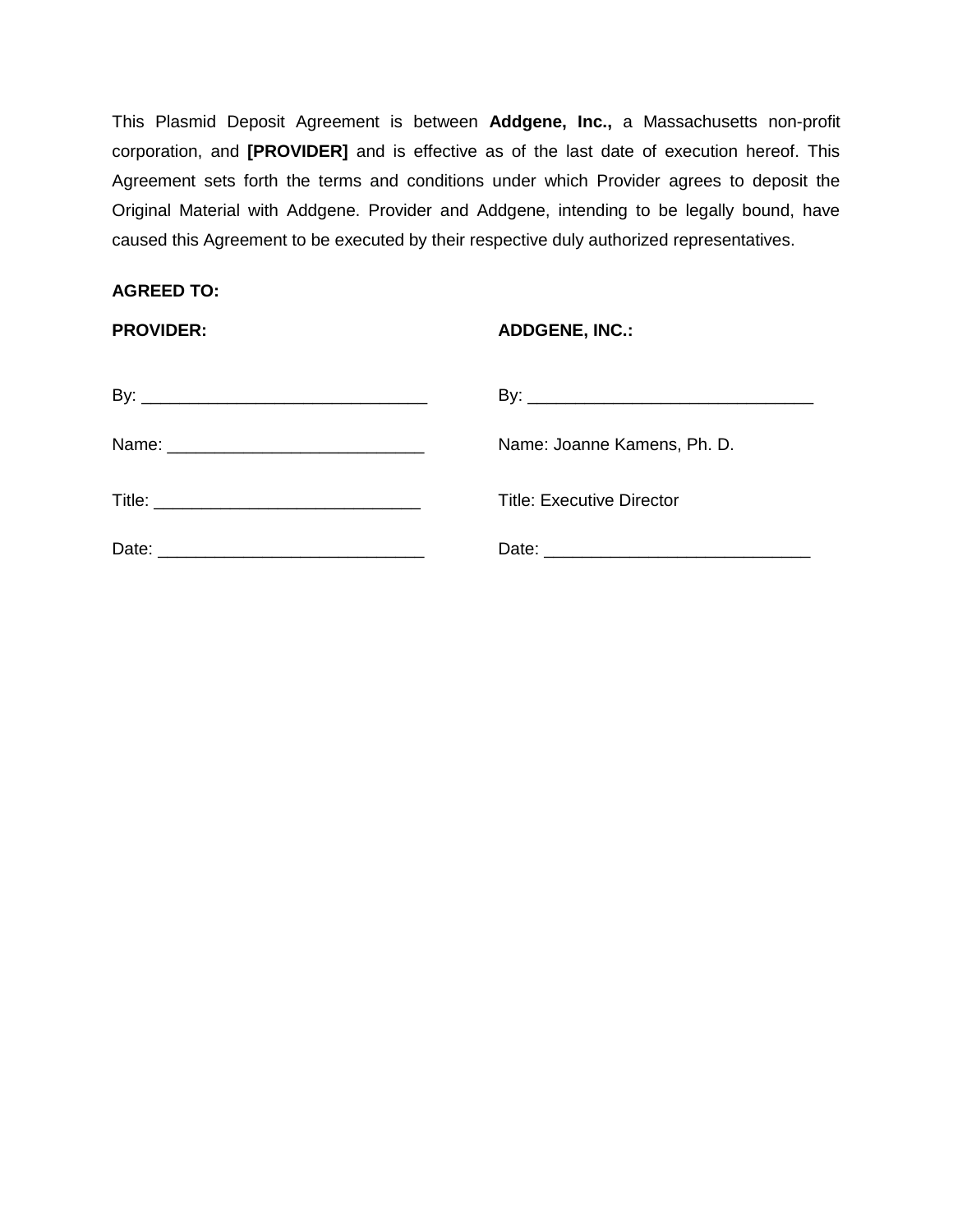## **EXHIBIT A**

## UNIFORM BIOLOGICAL MATERIAL TRANSFER AGREEMENT ("UBMTA") FOR THE RECEIPT OF MATERIALS THROUGH ADDGENE

#### **I. Definitions:**

1. PROVIDER: Organization providing the ORIGINAL MATERIAL. The name and address of this party will be specified in an implementing letter.

2. PROVIDER SCIENTIST: The name and address of this party will be specified in an implementing letter.

3. RECIPIENT: Organization receiving the ORIGINAL MATERIAL. The name and address of this party will be specified in an implementing letter.

4. RECIPIENT SCIENTIST: The name and address of this party will be specified in an implementing letter.

5. ORIGINAL MATERIAL: The description of the material being transferred will be specified in an implementing letter.

6. MATERIAL: ORIGINAL MATERIAL, PROGENY, and UNMODIFIED DERIVATIVES. The MATERIAL shall not include: (a) MODIFICATIONS, or (b) other substances created by the RECIPIENT through the use of the MATERIAL which are not MODIFICATIONS, PROGENY, or UNMODIFIED DERIVATIVES.

7. PROGENY: Unmodified descendant from the MATERIAL, such as virus from virus, cell from cell, or organism from organism.

8. UNMODIFIED DERIVATIVES: Substances created by the RECIPIENT which constitute an unmodified functional subunit or product expressed by the ORIGINAL MATERIAL. Some examples include: subclones of unmodified cell lines, purified or fractionated subsets of the ORIGINAL MATERIAL, proteins expressed by DNA/RNA supplied by the PROVIDER, or monoclonal antibodies secreted by a hybridoma cell line.

9. MODIFICATIONS: Substances created by the RECIPIENT which contain/incorporate the MATERIAL.

10. COMMERCIAL PURPOSES: The sale, lease, license, or other transfer of the MATERIAL or MODIFICATIONS to a for-profit organization. COMMERCIAL PURPOSES shall also include uses of the MATERIAL or MODIFICATIONS by any organization, including RECIPIENT, to perform contract research, to screen compound libraries, to produce or manufacture products for general sale, or to conduct research activities that result in any sale, lease, license, or transfer of the MATERIAL or MODIFICATIONS to a for-profit organization. However, industrially sponsored academic research shall not be considered a use of the MATERIAL or MODIFICATIONS for COMMERCIAL PURPOSES per se, unless any of the above conditions of this definition are met.

11. NONPROFIT ORGANIZATION(S): A university or other institution of higher education or an organization of the type described in section 501(c)(3) of the Internal Revenue Code of 1954 (26 U.S.C. 501(c)) and exempt from taxation under section 501(a) of the Internal Revenue Code (26 U.S.C. 501(a)), or any nonprofit scientific or educational organization qualified under a state nonprofit organization statute, . As used herein, the term also includes government agencies.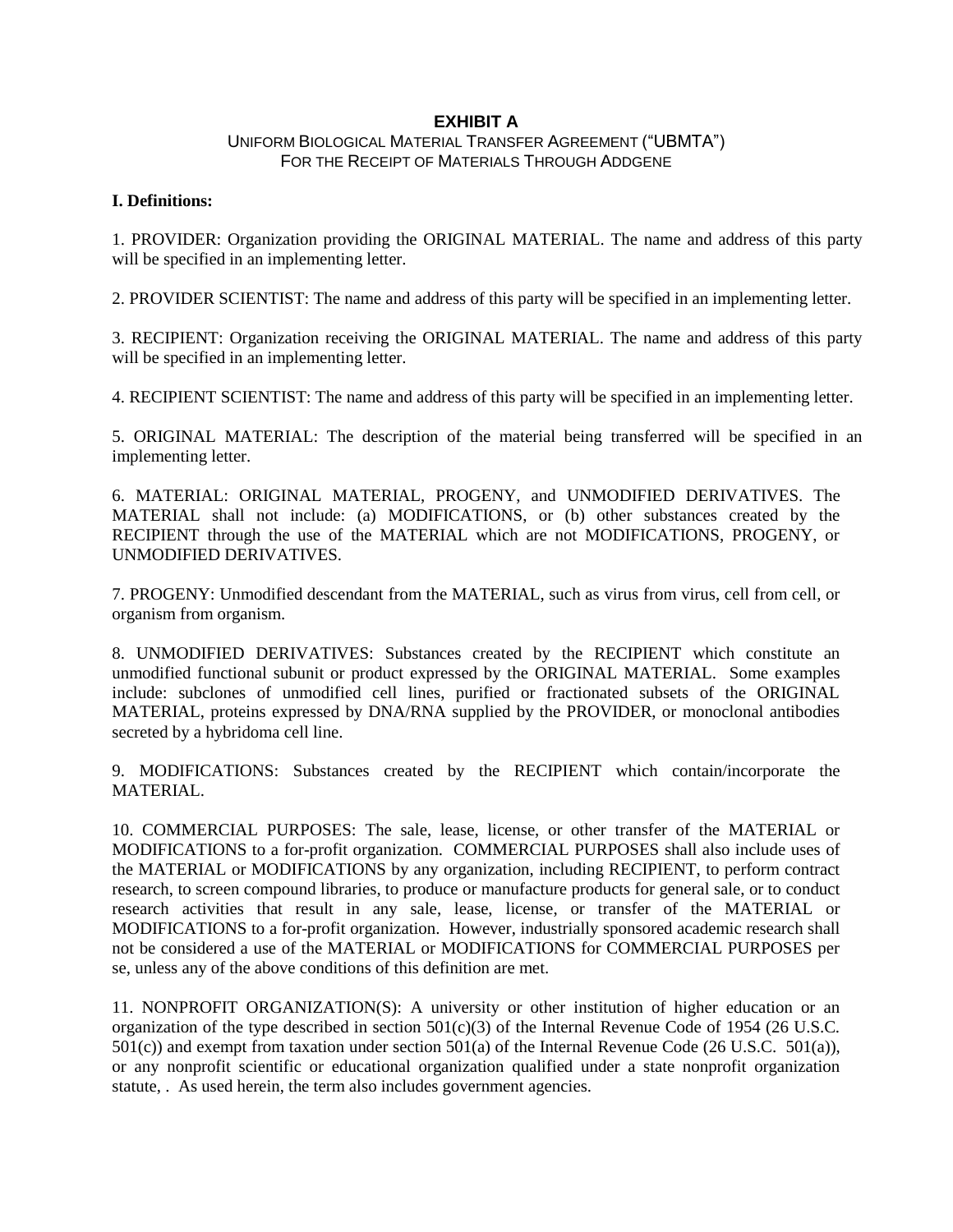## **II. Terms and Conditions of this Agreement:**

1. The PROVIDER retains ownership of the MATERIAL, including any MATERIAL contained or incorporated in MODIFICATIONS.

2. The RECIPIENT retains ownership of: (a) MODIFICATIONS (except that, the PROVIDER retains ownership rights to the MATERIAL included therein), and (b) those substances created through the use of the MATERIAL or MODIFICATIONS, but which are not PROGENY, UNMODIFIED DERIVATIVES or MODIFICATIONS (i.e., do not contain the ORIGINAL MATERIAL, PROGENY, UNMODIFIED DERIVATIVES). If either 2 (a) or 2 (b) results from the collaborative efforts of the PROVIDER and the RECIPIENT, joint ownership may be negotiated.

3. The RECIPIENT and the RECIPIENT SCIENTIST agree that the MATERIAL:

- a) is to be used solely for teaching and academic research purposes;
- b) will not be used in human subjects, in clinical trials, or for diagnostic purposes involving human subjects without the written consent of the PROVIDER;
- c) is to be used only at the RECIPIENT organization and only in the RECIPIENT SCIENTIST's laboratory under the direction of the RECIPIENT SCIENTIST or others working under his/her direct supervision; and
- d) will not be transferred to anyone else within the RECIPIENT organization without the prior written consent of the PROVIDER.

4. The RECIPIENT and the RECIPIENT SCIENTIST agree to refer to the PROVIDER any request for the MATERIAL from anyone other than those persons working under the RECIPIENT SCIENTIST's direct supervision. To the extent supplies are available, the PROVIDER or the PROVIDER SCIENTIST agrees to make the MATERIAL available, under a separate implementing letter to this Agreement or other agreement having terms consistent with the terms of this Agreement, to other scientists (at least those at NONPROFIT ORGANIZATION(S)) who wish to replicate the RECIPIENT SCIENTIST's research; provided that such other scientists reimburse the PROVIDER for any costs relating to the preparation and distribution of the MATERIAL.

5. The RECIPIENT and/or the RECIPIENT SCIENTIST shall have the right, without restriction, to distribute substances created by the RECIPIENT through the use of the ORIGINAL MATERIAL only if those substances are not PROGENY, UNMODIFIED DERIVATIVES, or MODIFICATIONS.

- a) Under a separate implementing letter to this Agreement (or an agreement at least as protective of the PROVIDER's rights), the RECIPIENT may distribute MODIFICATIONS to NONPROFIT ORGANIZATION(S) for research and teaching purposes only.
- b) Without written consent from the PROVIDER, the RECIPIENT and/or the RECIPIENT SCIENTIST may NOT provide MODIFICATIONS for COMMERCIAL PURPOSES. It is recognized by the RECIPIENT that such COMMERCIAL PURPOSES may require a commercial license from the PROVIDER and the PROVIDER has no obligation to grant a commercial license to its ownership interest in the MATERIAL incorporated in the MODIFICATIONS. Nothing in this paragraph, however, shall prevent the RECIPIENT from granting commercial licenses under the RECIPIENT's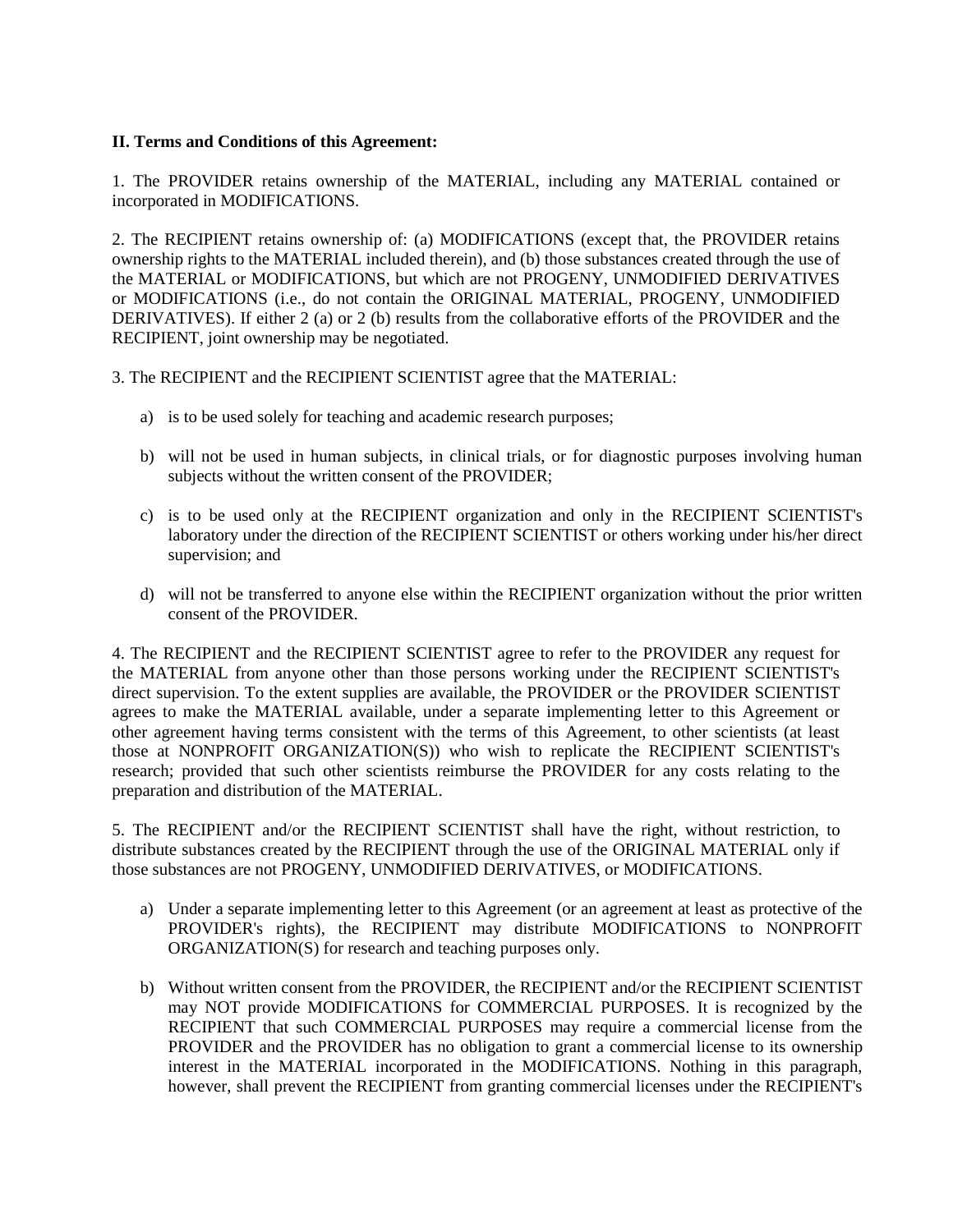intellectual property rights claiming such MODIFICATIONS, or methods of their manufacture or their use.

6. The RECIPIENT acknowledges that the MATERIAL is or may be the subject of a patent application. Except as provided in this Agreement, no express or implied licenses or other rights are provided to the RECIPIENT under any patents, patent applications, trade secrets or other proprietary rights of the PROVIDER, including any altered forms of the MATERIAL made by the PROVIDER. In particular, no express or implied licenses or other rights are provided to use the MATERIAL, MODIFICATIONS, or any related patents of the PROVIDER for COMMERCIAL PURPOSES.

7. If the RECIPIENT desires to use or license the MATERIAL or MODIFICATIONS for COMMERCIAL PURPOSES, the RECIPIENT agrees, in advance of such use, to negotiate in good faith with the PROVIDER to establish the terms of a commercial license. It is understood by the RECIPIENT that the PROVIDER shall have no obligation to grant such a license to the RECIPIENT, and may grant exclusive or non-exclusive commercial licenses to others, or sell or assign all or part of the rights in the MATERIAL to any third party(ies), subject to any pre-existing rights held by others and obligations to the Federal Government.

8. The RECIPIENT is free to file patent application(s) claiming inventions made by the RECIPIENT through the use of the MATERIAL but agrees to notify the PROVIDER upon filing a patent application claiming MODIFICATIONS or method(s) of manufacture or use(s) of the MATERIAL.

9. Any MATERIAL delivered pursuant to this Agreement is understood to be experimental in nature and may have hazardous properties. The PROVIDER MAKES NO REPRESENTATIONS AND EXTENDS NO WARRANTIES OF ANY KIND, EITHER EXPRESSED OR IMPLIED. THERE ARE NO EXPRESS OR IMPLIED WARRANTIES OF MERCHANTABILITY OR FITNESS FOR A PARTICULAR PURPOSE, OR THAT THE USE OF THE MATERIAL WILL NOT INFRINGE ANY PATENT, COPYRIGHT, TRADEMARK, OR OTHER PROPRIETARY RIGHTS.

10. Except to the extent prohibited by law, the RECIPIENT assumes all liability for damages which may arise from its use, storage or disposal of the MATERIAL. The PROVIDER will not be liable to the RECIPIENT for any loss, claim or demand made by the RECIPIENT, or made against the RECIPIENT by any other party, due to or arising from the use of the MATERIAL by the RECIPIENT, except to the extent permitted by law when caused by the gross negligence or willful misconduct of the PROVIDER.

11. This agreement shall not be interpreted to prevent or delay publication of research findings resulting from the use of the MATERIAL or the MODIFICATIONS. The RECIPIENT SCIENTIST agrees to provide appropriate acknowledgment of the source of the MATERIAL in all publications.

12. The RECIPIENT agrees to use the MATERIAL in compliance with all applicable statutes and regulations, including Public Health Service and National Institutes of Health regulations and guidelines such as, for example, those relating to research involving the use of animals or recombinant DNA.

13. This Agreement will terminate on the earliest of the following dates: (a) when the MATERIAL becomes generally available from third parties, for example, though reagent catalogs or public depositories or (b) on completion of the RECIPIENT's current research with the MATERIAL, or (c) on thirty (30) days written notice by either party to the other, or (d) on the date specified in an implementing letter, provided that: